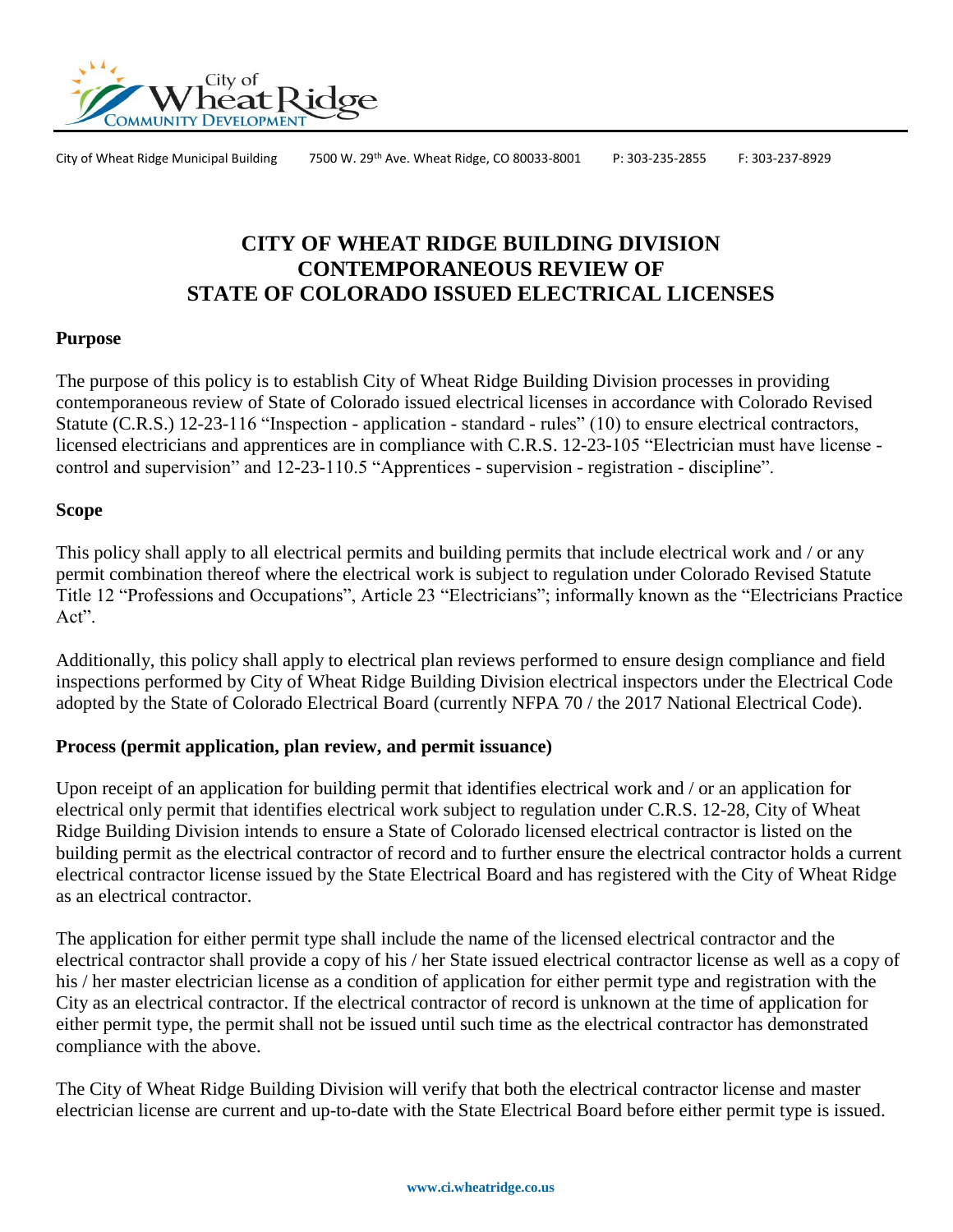## **Process (electrical inspections)**

- 1. City of Wheat Ridge Building Division electrical inspectors are authorized to:
	- a. Perform license verifications of any person on a job-site performing electrical work to ensure they hold the appropriate license for the electrical work being performed in accordance with C.R.S. 12-23- 105.
	- b. If the City inspector is unable to verify the identity or verification of any of the items listed above, the inspector may fail the inspection, at their discretion, until verification can be provided.
	- c. The City inspectors may file a complaint with the State Electrical Board for any violation of C.R.S. Title 12, Article 23.